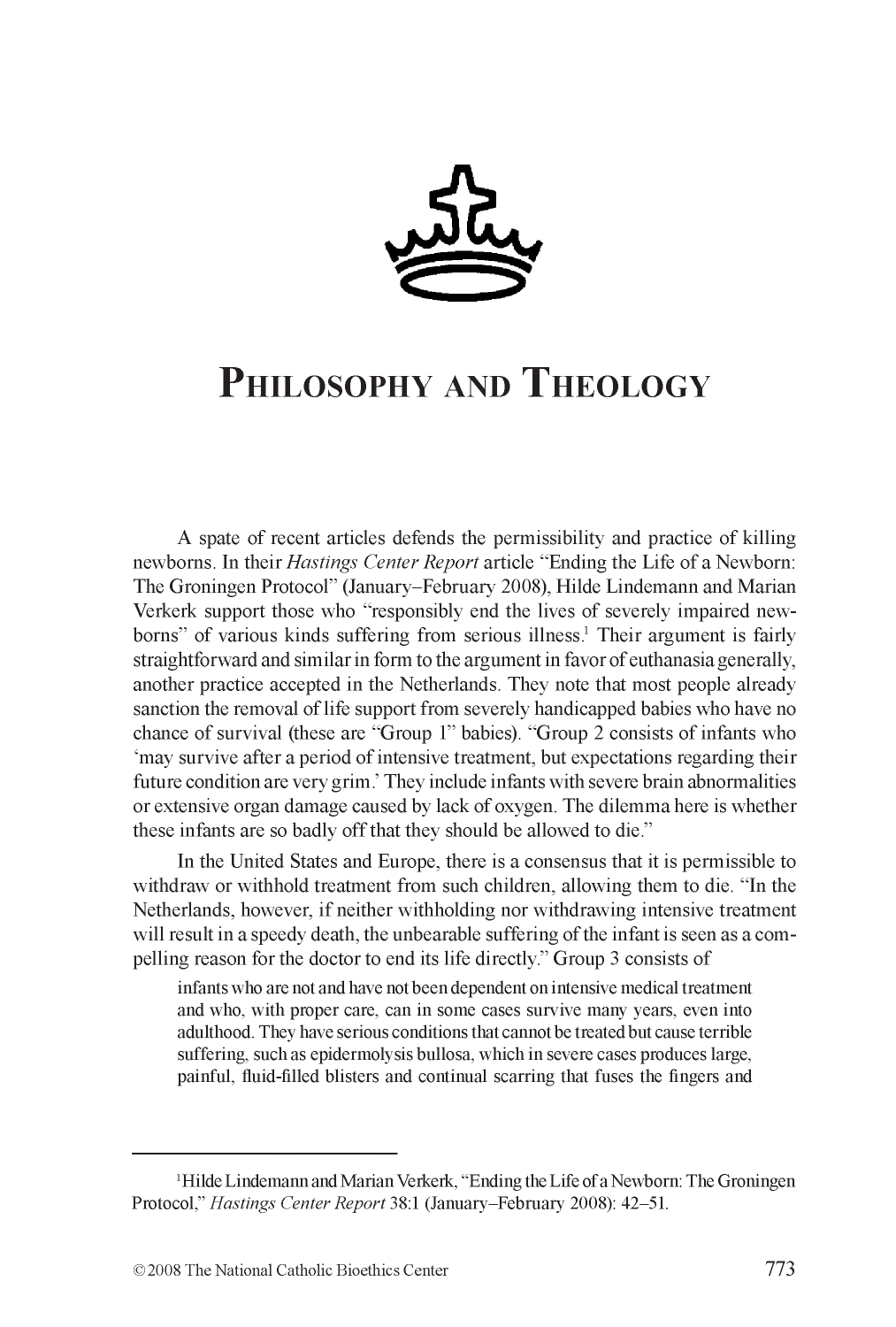toes and leads to feeding and swallowing difficulties. Other severe conditions include progressive paralysis, complete lifelong dependency, and permanent inability to communicate in any way.

The Groningen Protocol applies to babies in all three groups, allowing for intentional killing of newborns contingent upon informed consent given by both parents, a certain diagnosis of "hopeless and unbearable suffering" confirmed by at least one independent doctor, and also the consent of the physician who will kill the baby. From Lindemann and Verkerk's perspective, babies in Group 3 have the most pressing need to be killed, since they could survive into adulthood with their terrible conditions.

Lindemann and Verkerk defend the Groningen Protocol for killing newborns, which they argue has been misunderstood by errors in linguistic translation as well as cultural misunderstandings of the Dutch context. At times, their defense of infanticide seems to rest on a moral relativism wherein infanticide is permissible in Holland, but perhaps not elsewhere. Moral relativism is typically not presupposed in discussions of infanticide, since relativism opens the door to approval of sex selection abortion and infanticide of baby girls as practiced in some parts of the world.2 However, even aside from presupposing relativism, the real problems with Lindemann and Verkerk's defense are foundational; they are not simply a matter of clarifying, for instance, that many babies, not only babies with spina bifida, will be subject to the protocol. For example, Lindemann and Verkerk presuppose the permissibility of physician-assisted suicide and voluntary euthanasia. They take for granted that severe suffering, understood as physical pain or psychological agony, renders worthless the life of the one who suffers. If one rejects a self-body dualism,<sup>3</sup> their reasoning necessitates the conclusion that suffering makes a human person worthless. If, however, all human persons have intrinsic value, and a person's *life* is simply nothing other than the *person* in his or her bodily dimension, then all human lives, even of those who severely suffer, have intrinsic value. To cite one more problematic assumption, the authors repeatedly offer a false dichotomy: either allow the baby to suffer or intentionally kill the infant. No mention is made of a third alternative: making use of drugs to relieve suffering, even if the dosage must be high enough to induce deep sleep.

At one point, the authors recognize a significant objection to their defense of infanticide: "It is of course true that some of these babies—those, for example, who face complete lifelong dependency—might, if kept alive, judge as adults that their lives had been worth something to them. Much would depend, one supposes, on how much pain and other kinds of suffering they had to endure to get to adulthood. But that consideration is no reason to proscribe all life-ending interventions on the basis of future suffering." Why not? Empirical evidence shows that the overwhelm-

<sup>&</sup>lt;sup>2</sup> See Renuka M. Sharma, "The Ethics of Birth and Death: Gender Infanticide in India," *Journal of Bioethical Inquiry* 4.3 (December 2007): 181–192, and Vardit Rispler-Chaim, "Contemporary Muftis between Bioethics and Social Reality: Selection of the Sex of a Fetus as Paradigm," *Journal of Religious Ethics* 36.1 (March 2008): 53-76.

<sup>&</sup>lt;sup>3</sup> Such dualism is also reflected in Omar Sultan Haque, "Brain Death and Its Entanglements: A Redefinition of Personhood for Islamic Ethics," *Journal of Religious Ethics* 36.1 (March 2008): 19, 22.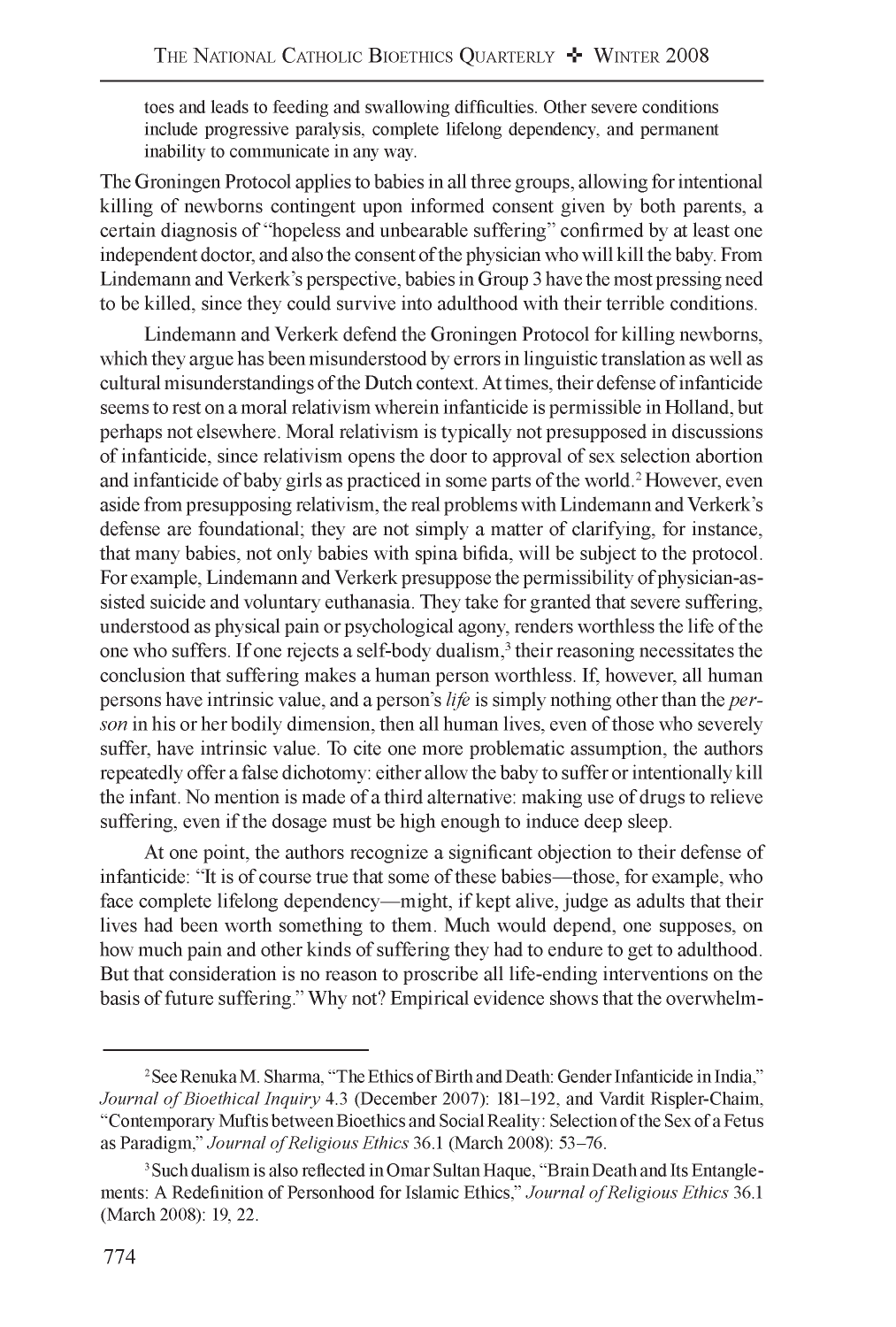ing majority of adults suffering from serious illness do not kill themselves. These people have presumably known good health at some point in their lives, and so they suffer additionally (as children from Group 3 would not) in missing what they have lost. We have good reason to suppose that children from Group 3 would, as adults, value their lives, a consideration that should not be simply dismissed.

Lindemann and Verkerk falsely assume that the withdrawal or withholding of life support for an uncomprehending patient of any age depends on a judgment that the patient's life is no longer of value. If the burdens of a treatment outweigh its benefits, then the treatment need not be administered or may be withdrawn. Of course the patient's condition will partially determine the degree to which any given treatment is beneficial and burdensome.4 The appropriate question, however, is whether a given *treatment* is more beneficial than burdensome, not whether a person's *life* is beneficial or burdensome *(lebensunwertes Leben,* "life unworthy of life").

Not limiting themselves to disabled newborns, Nicole Hassoun and Uriah Kriegel offer a different defense of killing infants in their article, "Consciousness and the Moral Permissibility of Infanticide" (Journal of Applied Philosophy, February 2008). Their argument in bare outline is as follows: "It is impermissible to intentionally kill a creature only if the creature is conscious; it is reasonable to believe that there is some time at which human infants are not conscious; therefore, it is reasonable to believe that it is permissible to intentionally kill some human infants." The logic of their premises actually entails no limitation to only "some" infants.

In arguing for this conclusion, Hassoun and Kriegel make frequent appeal to authority: "At least since the work of Mary Ann Warren [1970s], it has been customary to hold that all and only those creatures it is impermissible to intentionally kill qualify as persons . . . Most philosophers will agree that consciousness is necessary for personhood, and in any case, this is where we shall begin."

Taken literally, the proposition that consciousness is necessary for personhood is ridiculous. No one believes it is permissible to kill human beings in surgery, knocked out in a boxing match, or rendered unconscious by car accident, and yet in all these cases the human beings in question lack consciousness.

This difficulty could be remedied by speaking of being *capable* of consciousness rather than being *actually* conscious. Hausoun and Kriegal state that "T is creatureconscious only if T is capable of having mental states that are state-conscious." Could "capable" mean the ability to exercise this power in the future? The trouble with this modification, from the perspective of a person seeking to justify infanticide, is that the vast majority of infants are capable of consciousness in this sense.

In order to exclude the importance of potentiality, Hassoun and Kriegel appeal to the following example: "Consider, however, what we would say if we found out that oysters could be made conscious upon being transported to Mars. This would

<sup>4</sup> Christopher Kaczor, "The Culture of Life and the Quality of Life Ethic: An Either/ Or?" in *Culture of Life—Culture of Death*, ed. Luke Gormally (London: Linacre Center, 2002), 313-321.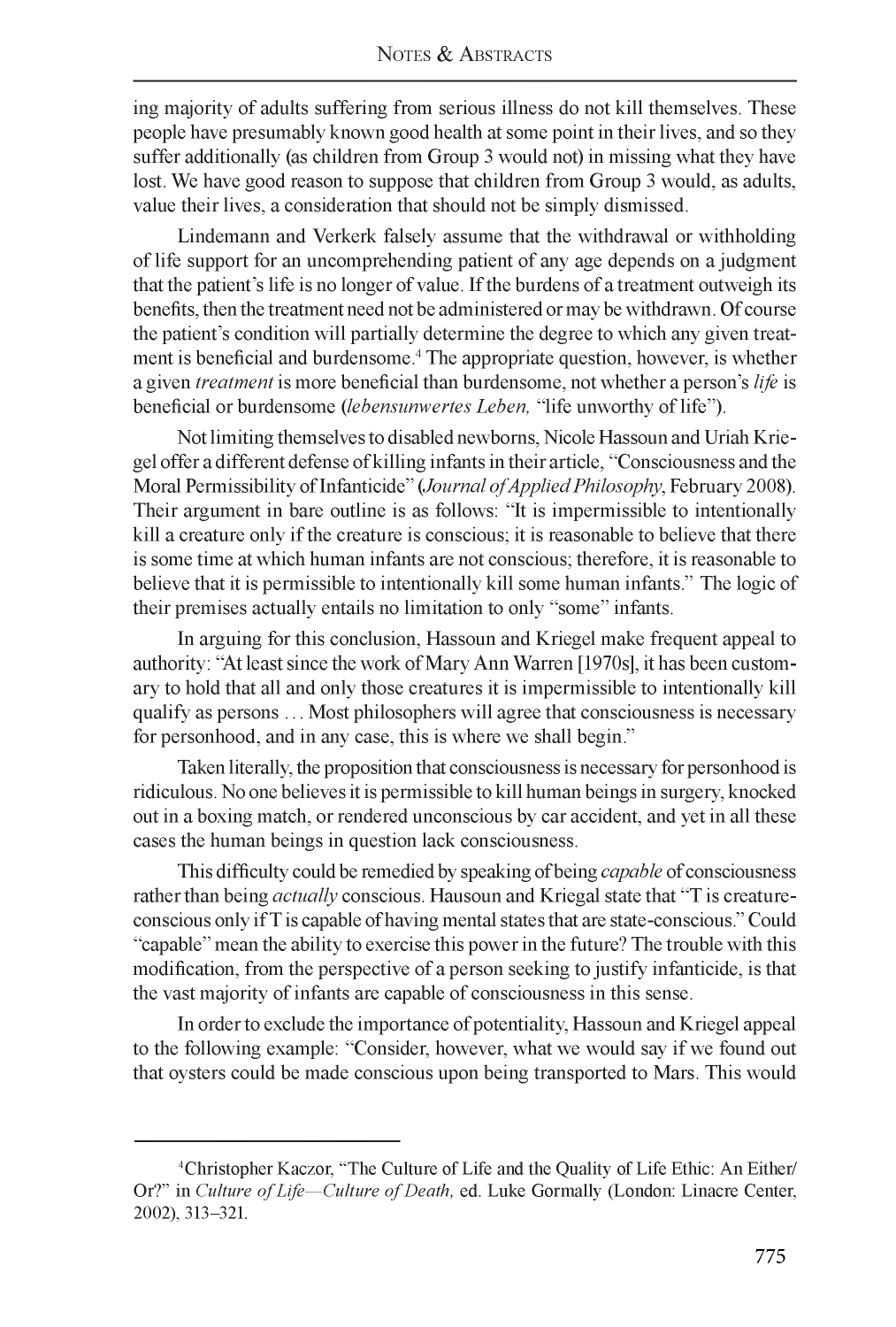probably not convince most of us to stop eating oysters on Earth." Of course, a normal human infant develops toward consciousness in the absence of special intervention, unlike the oysters transported to Mars, so Hassoun and Kriegel develop their example further. "Suppose that many years from now, a space elevator is installed between Earth and Mars, and that an oyster finds its way to the elevator. At this point, the normal course of events should lead to that oyster's becoming conscious *in the absence of intervention*. The oyster on the elevator is thus potentially conscious in the sense in which foetuses and neonates are—it is, so to speak, *en route* to consciousness. Yet it still seems intuitively permissible to kill the oyster."

It is difficult to take such a preposterous example seriously rather than laugh and say, "Come on, do you *really* think that killing a newborn baby is like killing an oyster that could become conscious by taking a space elevator to Mars?" The more ridiculous the example, the less useful it is in clarifying real cases at hand. However, if*per impossible* oysters were indeed rational creatures simply in need of the right developmental conditions in order to flourish, then they would have rights to live. But they are not, so they do not.

At what stage of development do Hassoun and Kriegel believe that human beings begin to have a right to live? Although some claim evidence of self-awareness only twelve to fourteen days after birth, Hassoun and Kriegel also offer what they take to be another plausible cutoff point for infanticide: "It is quite plausible to take mirror self-recognition to be *evidence for* the presence of self-awareness. The question we want to ask ourselves is at what age humans develop the ability for mirror self-recognition. The evidence suggests that humans develop the capacity for mirror self-recognition between the ages of eighteen months and twenty-four months." When killing children up to two years of age becomes a matter of debate, one wonders whether Elizabeth Anscombe was right that certain positions reveal a corrupt mind with which argument is not profitable.<sup>5</sup>

Recalling Anscombe's remarks and rejecting them, at least as applicable to killing newborns, Jeff McMahan's "Infanticide" *(Utilitas,* June 2007) offers argument in favour of intentionally killing infants after birth in order to transplant their organs. The scenario he envisions, which he names "Healthy Newborn," is as follows:

A woman dies in childbirth leaving a very premature but healthy infant, just a few hours old. The child's biological father died months ago and neither he nor the mother had any living relatives. Both were reclusive and had no friends; hence there is no one who is specially related, even indirectly, to the infant. Suppose there are four children in the same hospital, all of whom are three years old and need an organ transplant within the next twenty-four hours in order to survive. Because these children's organs have been impaired by illness, it is not possible to wait for one to die and use his or her organs to save the others; nor is it possible to sacrifice one (say, by lottery) to save the other three. But the newborn infant has the right tissue type and its organs could be used to save all four.

<sup>5</sup> G. E. M. Anscombe, "Modern Moral Philosophy," *Philosophy* 33.124 (January 1958).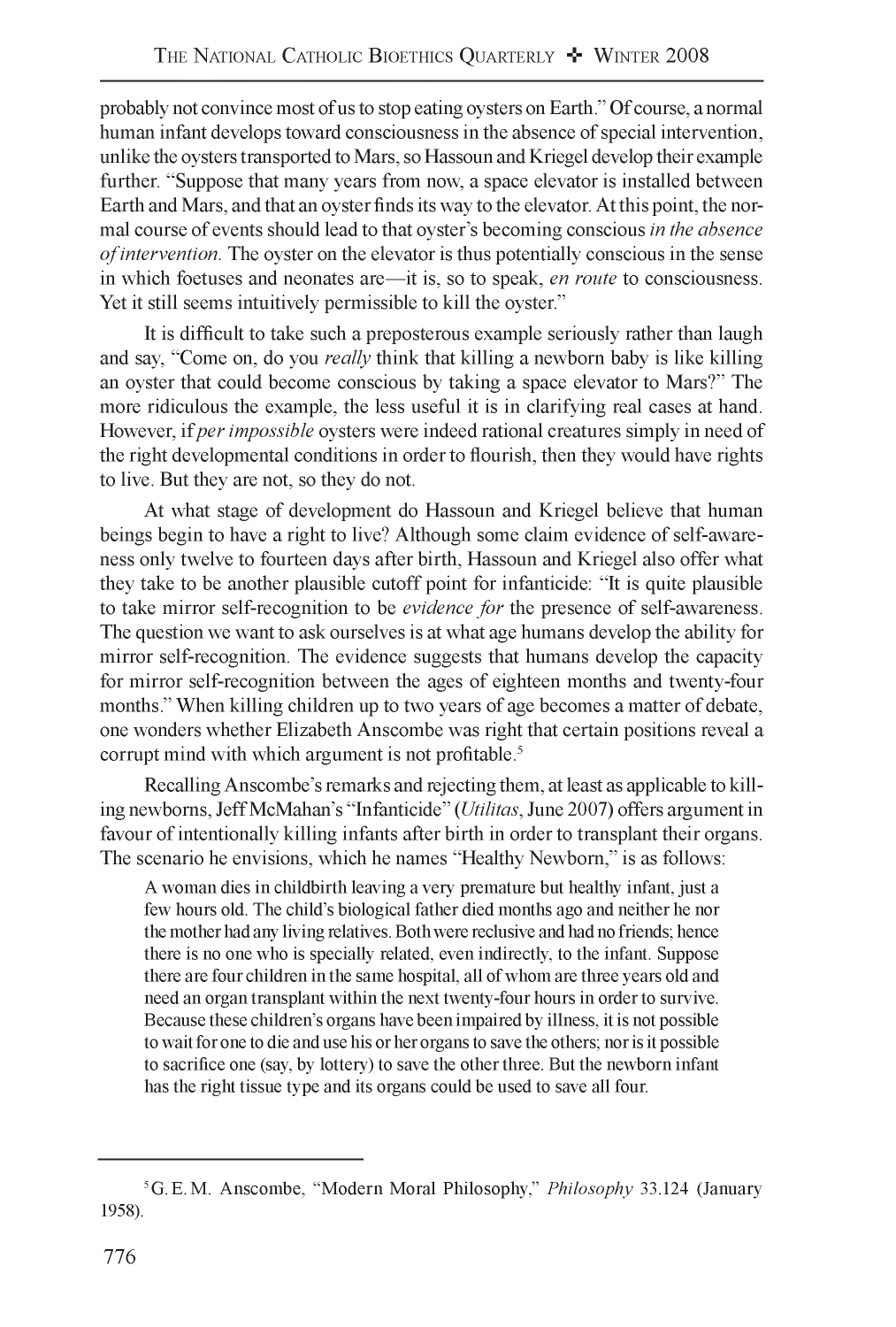Most people, including those who defend abortion, are horrified by this scenario. McMahan's work is especially interesting because it shows an inconsistency in defenses of abortion that seek to exclude infanticide but secure the permissibility of abortion throughout pregnancy.

McMahan notes that many defenders of abortion believe it would be morally permissible for a woman to have an abortion after viability if it is in the interest of her health to do so, a scenario he calls "Selfish Abortion." He points out that there is no difference in intrinsic properties, and therefore no difference in moral status, between a newborn baby and a viable human fetus. "The reason why there cannot be intrinsic differences between newborn infants generally and viable fetuses is simply that viable fetuses could *be* newborn infants if they were delivered prematurely." Indeed, an infant born prematurely at six months is less well developed than a child in utero at nine months. Since McMahan also rightly supposes that birth itself is irrelevant to the moral status of the progeny, a viable fetus and an infant have equal moral standing. Therefore, if it is permissible for a person to intentionally kill the viable fetus in order to eliminate health problems for one person, "Selfish Abortion," then it would seem to be morally licit to intentionally kill a viable fetus in order to harvest its organs to save the lives of four children in need of organ transplantation, a grisly scenario McMahan calls, "Altruistic Abortion." But if "Altruistic Abortion" is permissible, since the viable fetus and the newborn infant have the same moral status, then it should also be permissible to kill a newborn in order to harvest his or her organs to save the lives of four other children, the "Healthy Newborn" scenario.

McMahan also seeks to show that the pro-life position is mistaken. Why would it be permissible to kill an animal in order to make use of its organs but impermissible to kill a viable fetus? McMahan explores a number of possible responses.

One pro-life argument is that a viable fetus, but not a nonrational animal, has the potential to develop cognitive capacities and that this difference makes abortion for organ retrieval wrong but killing an animal for the same reason permissible. McMahan rebuts this suggestion by noting a congenitally severely retarded human fetus would not have the capacity for rationality, arguing that species membership is morally irrelevant.

However, moral decisions bear on promoting or thwarting the flourishing of others. Species membership is morally relevant because it gives us a benchmark by which to judge the flourishing of an individual member of a species.<sup>6</sup> For example, for a human being of a certain age to be unable to read indicates a failure of that individual to fully flourish; whereas a squirrel can flourish qua squirrel without reading, and so even if *per impossible* we could teach a squirrel to read, we would be under no obligation to do so. Since there are species-specific kinds of flourishing,

<sup>6</sup> See Elizabeth Anderson, "Animal Rights and the Values of Nonhuman Life," and Martha Nussbaum, "Beyond Compassion and Humanity: Just for Non-human Animals," in *Animal Rights: Current Debates and New Directions,* ed. Cass R. Sunstein and Martha Nussbaum (Oxford: Oxford University Press, 2004).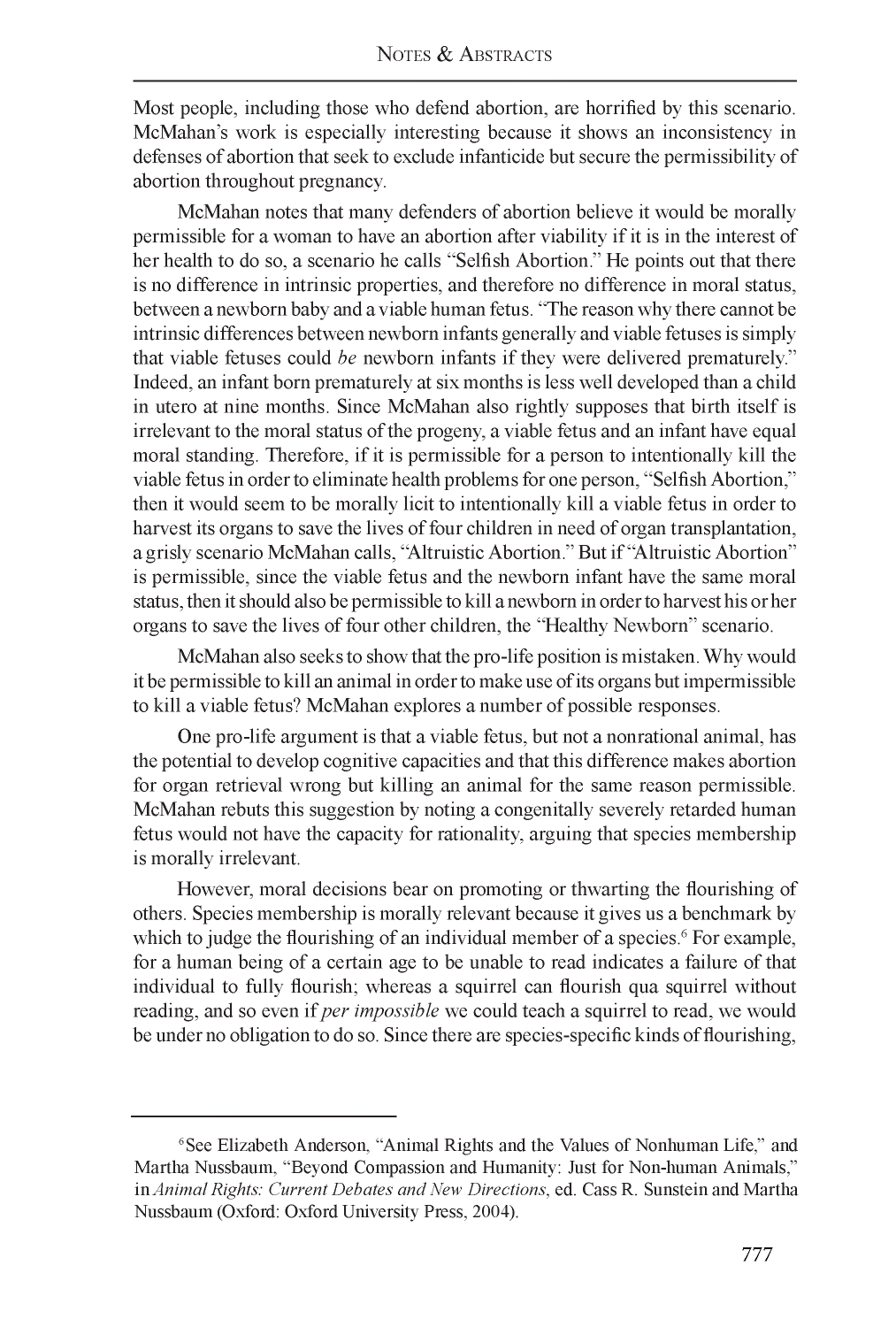the natural kind of a being matters ethically. Precisely an account of species-specific flourishing allows us to identify and bemoan human retardation as a painful lack of flourishing. It is in virtue of an account of species-specific flourishing that we take it as a serious loss for them and the human community that mentally handicapped human beings cannot fully flourish as the kinds of beings that they are. A mentally retarded human being and a dog may be equally incapable of exercising distinctly human reasoning and freedom, but the handicap of the human is tragic while the rational incapacity a dog is inconsequential. This difference rests on the fact that the human, but not the dog, cannot exercise his or her species-specific form of flourishing. Since even mentally handicapped human beings share in a species-specific form of flourishing ordered to the goods of rationality and freedom, they are human persons even though they are not flourishing human persons.

McMahan's second argument against membership in the human species as a source of moral status is based on human and nonhuman combinations across the transgenic spectrum: "Individuals at one end of the spectrum with only a tiny proportion of human genes are unambiguously chimpanzees; those at the other end with only a tiny proportion of chimpanzee genes are unambiguously human beings. The relevant question is whether the *moral* status of any individual in the spectrum depends on whether it has a sufficiently high proportion of human genes to count as a member of the human species." Given the Transgenic Spectrum example, Mc-Mahan believes the defender of human life is faced with a dilemma following from the disjunction that either being a member of the species *Homo sapiens* is a matter of degree or it is not.

One horn of the dilemma follows from the assumption that being a human is not a matter of degree but rather is an all or nothing category. It is hard to believe that a being mostly composed of chimp genes, but who had the brain of a human being would not be deserving of our respect. Likewise, a being composed mostly of human genes but with a chimp brain would not seem to be worthy of respect as human. Rational functioning rather than the proportion of human genes determines moral status.

On the other hand, if being a human is a matter of degree, reasons McMahan, then defenders of life cannot claim that all persons have an equal right to life (the equal wrongness thesis), since all transgenic creatures would not be equally human.

At work here is a presupposition that we need not accept. "Assume that our working genealogical criterion of species membership is undergirded by a deeper genetic criterion—in other words, that membership in the human species is determined by the possession of a characteristically human genome, which is in fact produced only by the fusion of gametes from human parents." If we retain the Boethian definition of person as an individual substance of rational nature, then we can sidestep McMahan's argument. If creatures of mixed origin are manufactured, then we shall have to debate about whether they should be included in the category of rational animals. But the debate about such creations need not undermine the moral conviction that all human beings—anyone who arises from human parents—should be protected by law and welcomed in life. Indeed, if a species of animal is manu-